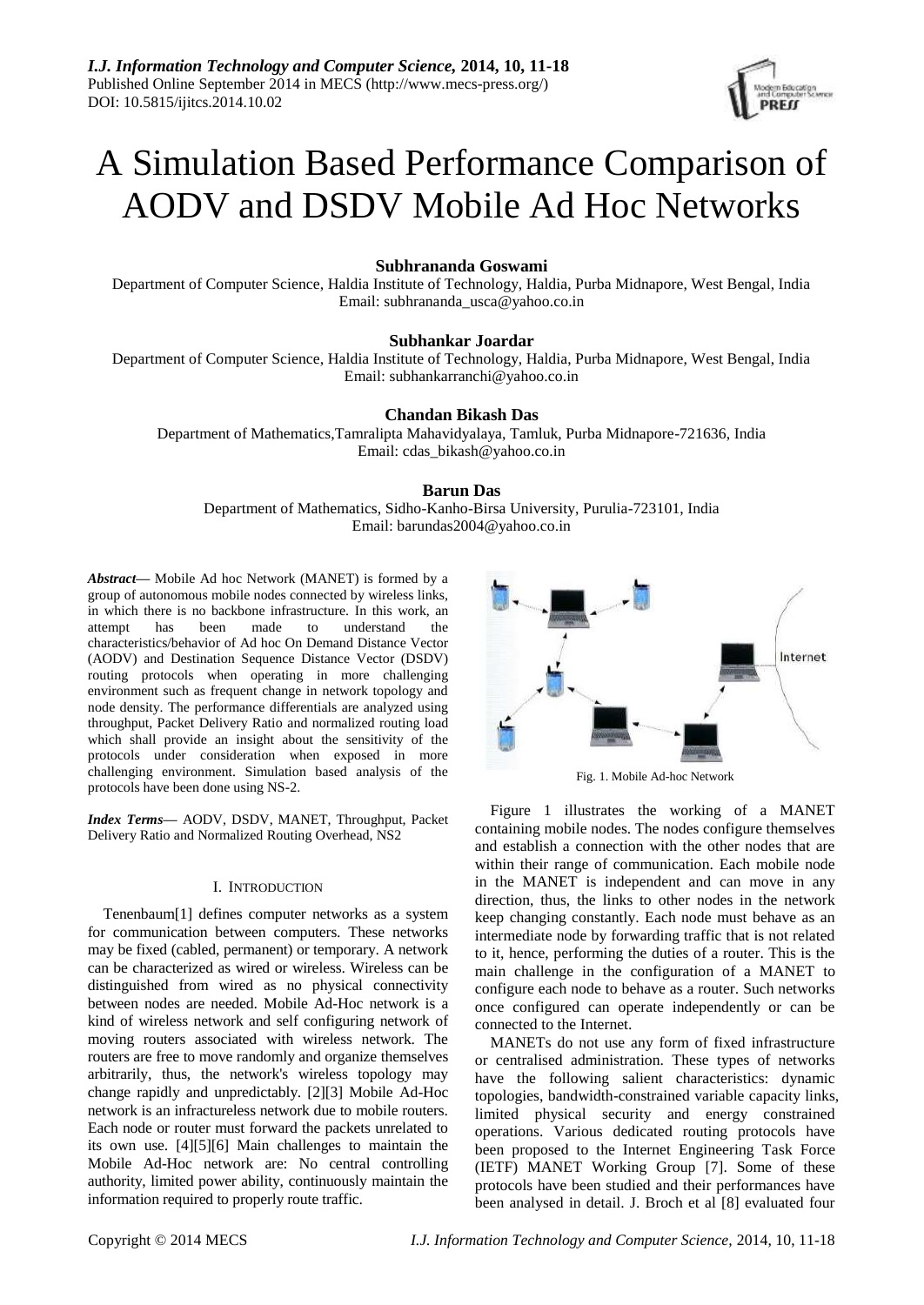protocols using mobility and traffic scenarios similar to those we used. They focused on packet loss, routing message overhead and route length. In [9], P**.** Johansson et al, compare three routing protocols, over extensive scenarios, varying node mobility and traffic load. They focus on packet loss, routing overhead, throughput and delay, and introduce mobility measures in terms of node relative speed. Finally, in [10] **S.** R. Das et al, compare the performance of two protocols, focussing on packet loss, packet end to end delay and routing load. They obtained simulation results consistent with previous works and conclude' with some recommendations for improving protocols.

In this work, we measure and compare three performance parameter behaviour of two routing protocols; respectively Ad-hoc On Demand Distance Vector(AODV)[11] and Destination-Sequenced Distance Vector (DSDV). Destination-Sequenced Distance Vector (DSDV) routing protocol is a typical routing protocol for MANETs, which is based on the Distributed Bellman-Ford algorithm [12].

This paper is organized with nine section. Section I represent brief introduction. Section II represents problems with routing in MANETs. Section III classifies some routing protocols. Section IV represents details of AODV protocols. The DSDV routing protocols is described in sectionV. The distinguishes between reactive and proactive protocols is presented in section VI. In section VII , we represent network simulator and performance metric. The graphical analysis of performance parameter is done in section VIII. The conclusion is given in section IX. At the end of this paper give acknowledgement, list of reference of work and little bit introduction of us.

# II. PROBLEMS WITH ROUTING IN MOBILE AD-HOC **NETWORKS**

- **Asymmetric links:** Most of the wired networks rely on the symmetric links which are always fixed. But this is not a case with ad-hoc networks as the nodes are mobile and constantly changing their position within network. For example consider a MANET where node B sends a signal to node A but this does not tell anything about the quality of the connection in the reverse direction .
- **Dynamic Topology:** This is also the major problem with ad-hoc routing since the topology is not constant. The mobile node might move or medium characteristics might change. In ad-hoc networks, routing tables must somehow reject these changes in topology and routing algorithms have to be adapted. For example in a fixed network routing table updating takes place for every 30 sec . This updating frequency might be very low for ad-hoc networks.
- **Routing Overhead:** In wireless ad-hoc networks, nodes often change their location within network. So, some stale routes are generated in the routing table which leads to unnecessary routing overhead.
- **Interference:** This is the major problem with mobile ad-hoc networks as links come and go depending on the transmission characteristics, one transmission might interfere with another one and node might overhear transmissions of other nodes and can corrupt the total transmission.

#### III. ROUTING PROTOCOLS

The existing routing protocols in MANETs can be classified into three categories. Figure 2 shows the classification along with some examples of existing MANET protocols.



Fig. 2. Classification of MANETs Routing Protocols

#### IV. AD-HOC ON-DEMAND DISTANCE VECTOR(AODV)

AODV is a very simple, efficient, and effective routing protocol for Mobile Ad-hoc Networks which do not have fixed topology. This algorithm was motivated by the limited bandwidth that is available in the media that are used for wireless communications. AODV is a reactive protocol, even though it still uses characteristics of a proactive protocol [10]. AODV takes the interesting parts of DSR and DSDV in the sense that it uses the concept of route discovery and route maintenance of DSR and the concept of sequence numbers and sending of periodic hello messages from DSDV.

The protocol uses different messages to discover and maintain links: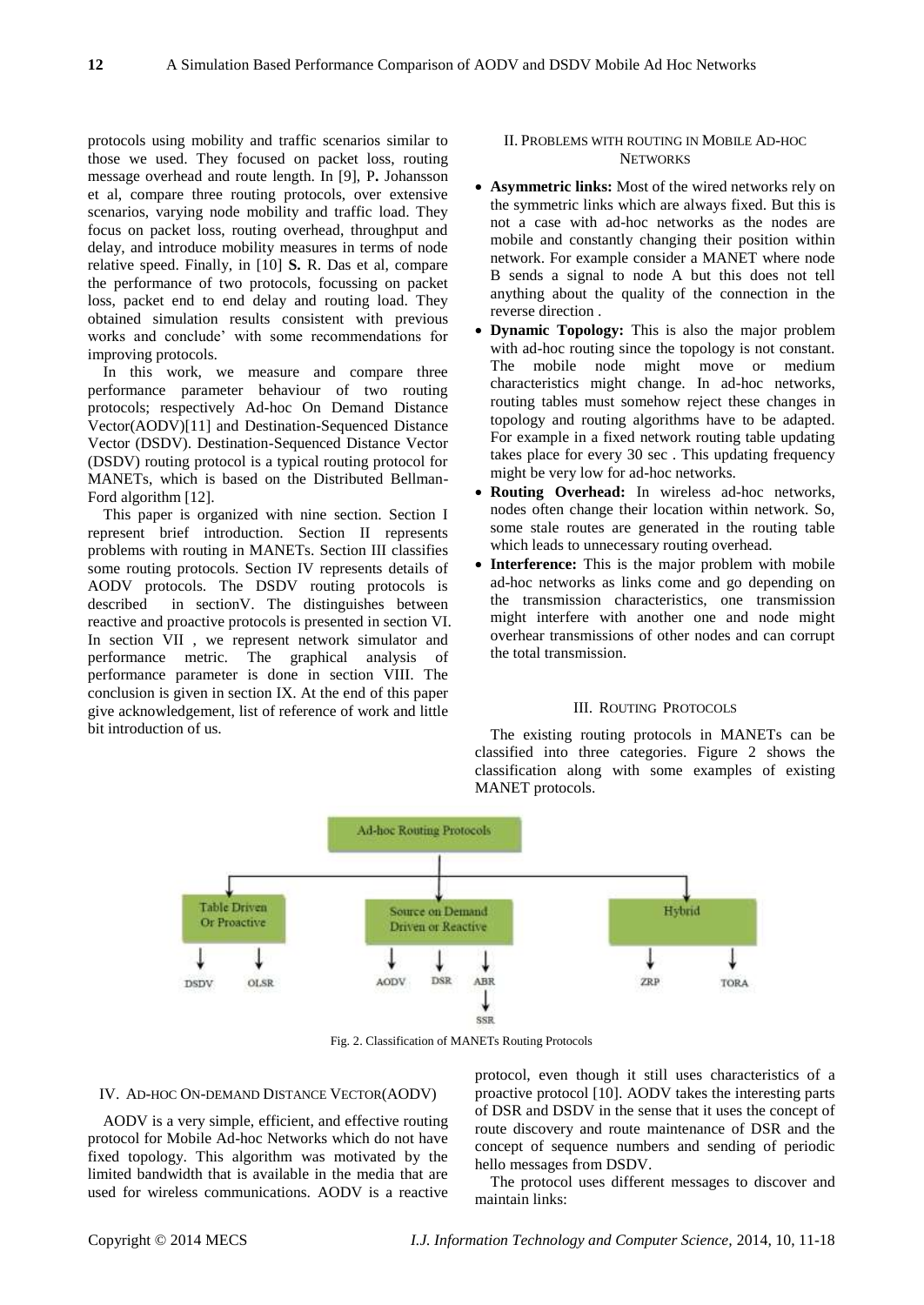**Route Requests(RREQ):** A node disseminates a RREQ when it determines that it needs a route to a destination and does not have one available. This can happen if the destination is previously unknown to the node, or if a previously valid route to the destination expires or is marked as invalid. The Destination Sequence Number field in the RREQ message is the last known destination sequence number for this destination and is copied from the Destination Sequence Number field in the routing table. Before broadcasting the RREQ, the originating node buffers the RREQ ID and the Originator IP address (its own address) of the RREQ for PATH\_DISCOVERY\_TIME. In this way, when the node receives the packet again from its neighbours, it will not reprocess and reforward the packet[10].



Fig. 3. Propagation of Route Request (RREQ) Packet

- **Route Replies(RREP):** A node generates a RREP if either[10]:
	- (i) It is itself the estimation, or
	- (ii) It has an active route to the destination, the destination sequence number in the node's existing route table entry for the destination is valid and greater than or equal to the Destination Sequence Number of the RREQ (comparison using signed 32-bit arithmetic), and the "destination only" ('D') flag is NOT set.

When generating a RREP Message, a node copies the Destination IP Address and the Originator Sequence Number from the RREQ message into the corresponding fields in the RREP message.



- Route Reply Propagation



 **Route Error message:** The neighbourhood nodes are monitored. When a route that is active is vanished, the neighbourhood nodes are notified by RERR (Route Error Message) on both sides of link[10].



Fig. 5. Route Error (RERR) Packet

A node initiates processing for a RERR message in three situations:

- (i) If it detects a link break for the next hop of an active route in its routing table while transmitting data (and route repair, if attempted, was unsuccessful), or
- (ii) If it gets a data packet destined to a node for which it does not have an active route and is not repairing (if using local repair), or
- (iii)If it receives a RERR from a neighbour for one or more active routes.
- **Hello Messages:** A node MAY offer connectivity information by broadcasting local Hello messages. A node SHOULD only use hello messages if it is part of an active route. Every HELLO\_INTERVAL milliseconds, the node checks whether it has sent a broadcast (e.g., a RREQ or an appropriate layer 2 message) within the last HELLO\_INTERVAL.

#### *A. Interesting concepts of AODV*

The concepts of AODV that make it desirable for

- MANETs with limited bandwidth include the following: • **Minimal space complexity:** The algorithm makes sure that the nodes that are not in the active path do not maintain information about this route. After a node receives the RREQ and sets a reverse path in its routing table and propagates the RREQ to its neighbours, if it does not receive any RREP from its neighbours for this request, it deletes the routing info that it has recorded.
- **Maximum utilization of the bandwidth:** This can be considered the major achievement of the algorithm. As the protocol does not require periodic global advertisements, the demand on the available bandwidth is less.
- **Simple:** It is simple with each node behaving as a router, maintaining a simple routing table, and the source node initiating path discovery request, making the network self starting.
- **Most effective routing info:** After propagating an RREP, if a node finds receives an RREP with smaller hop-count, it updates its routing info with this better path and propagates it.

#### V. DESTINATION SEQUENCED DISTANCE VECTOR (DSDV)

The destination sequenced distance vector (DSDV) routing protocol is a proactive routing protocol which is a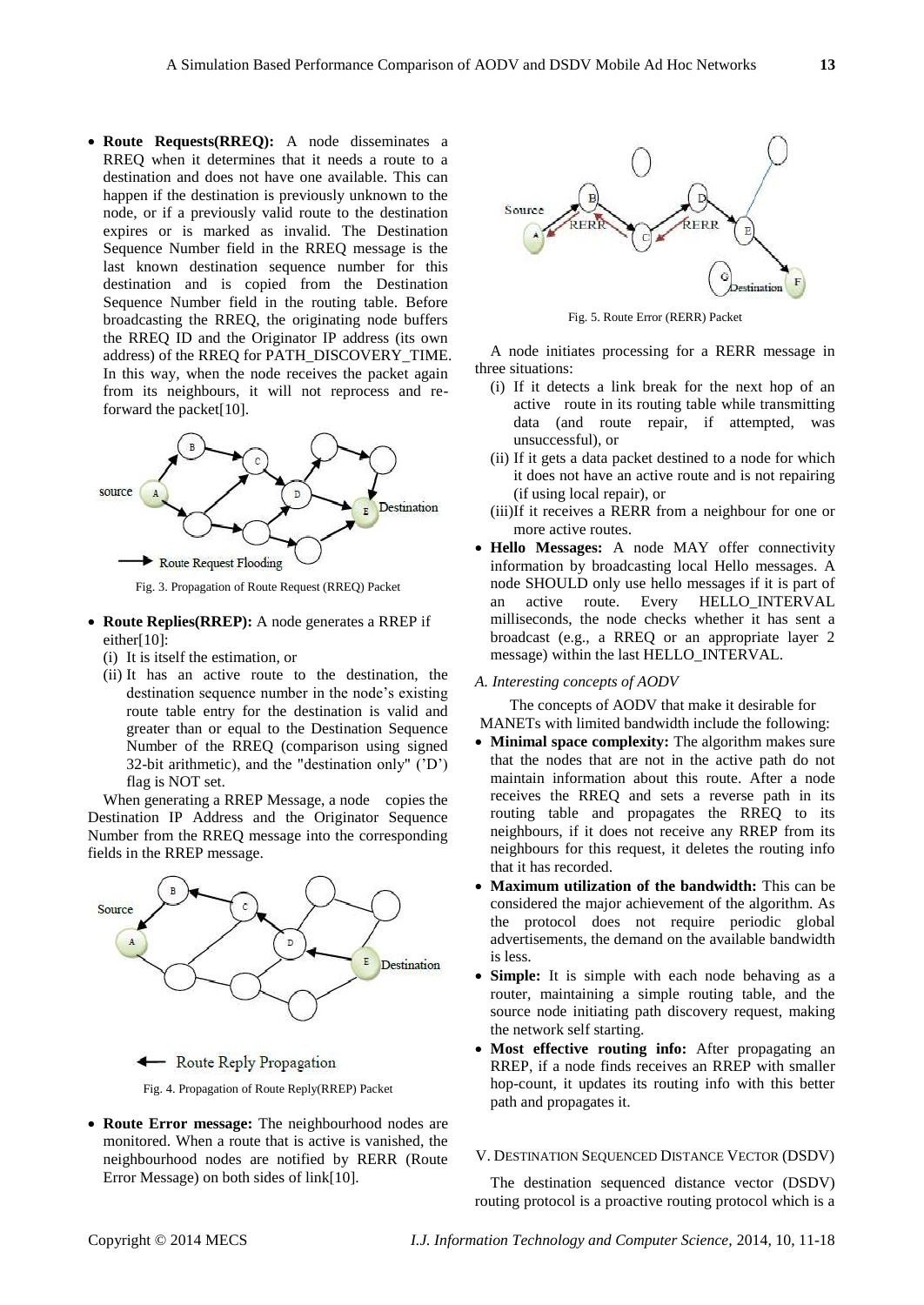modification of conventional Bellman-Ford routing algorithm. This protocol adds a new attribute, sequence number, to each route table entry at each node. Routing table is maintained at each node and with this table, node transmits the packets to other nodes in the network. This protocol was motivated for the use of data exchange along changing and arbitrary paths of interconnection which may not be close to any base station.

The broadcasting of the information in the DSDV protocol is of two types namely: full dump and incremental dump. Full dump broadcasting will carry all the routing information while the incremental dump will carry only information that has changed since last full dump. Irrespective of the two types, broadcasting is done in network protocol data units (NPDU). Full dump requires multiple NPDUs while incremental requires only one NPDU to fit in all the information.

Consider the above figure 6 which has 8 hosts in the network. We will have a look at the changes to the MH4 routing table with reference to the movements of MH1. Initially, all the nodes advertise their routing information to all the nodes in the network.



Fig. 6. Movement of Mobile host in Adhoc Networks

#### VI. CONTRAST REACTIVE AND PROACTIVE PROTOCOLS

The simulations method is available with AODV and DSDV protocols. The outputs only depend with different regulations. The following table shows the aspects between AODV and DSDV.

| <b>Proactive Protocols</b>                                                                             | <b>Reactive Protocols</b>                                             |
|--------------------------------------------------------------------------------------------------------|-----------------------------------------------------------------------|
| Every time it will update routing table in the nodes.                                                  | Reactive protocols not update the routing information                 |
| All the nodes are changing their position often.                                                       | as like reactive it will update the information only if it is needed. |
| There is no topology occurs periodically,<br>then the constant propagation in the routing information. | There is no periodic updating                                         |
| Traffic and the power utilization fright in general                                                    | There is no traffic and power consumption.                            |
| in mobile and systems.                                                                                 | When compared to the on-demand protocols.                             |
| packet delivery latency is very less                                                                   | First packet delivery latency is more                                 |
| when compared to the on-demand protocols.                                                              | when compare to the table driven protocols.                           |
| There is a route to all other neighbour node.                                                          | That is not available in the reactive protocols.                      |

## VII. SIMULATION ANALYSIS AND PERFORMANCE MATRIC

To investigate network performance, researchers can simply use an easy-to-use scripting language to configure a network, and observe results generated by NS2[13]. Undoubtedly, NS2 has become the most widely used open source network simulator, and one of the most widely used network simulators. It began as a part of the REAL network simulator and is evolving through an ongoing collaboration between the University of California at Berkeley and the VINT project [14].

## *A. Performance Metric*

The following different performance metrics are evaluated to understand the behavior of DSDV and AODV routing protocols

- Normalized Routing Overhead.
- Throughput.
- Packet Delivery Ratio.
- *B. NS2 Environment*

We have used Linux for NS2.The hardware specification of the Linux that we have used is an follows. **Processor:**Intel(R)Core(TM)i3CPUM 370@2.40

**Linux Kernel Version:** Linux 2.6.18-53.el5 i686

**Total Memory:** 515524 KB

The Simulation environment that we have used for our simulation are:

| Parameter               | Values                   |
|-------------------------|--------------------------|
| Simulator               | NS2(Version 2.34)        |
| Channel Type            | Channel/Wireless Channel |
| Radio-propagation model | Propagation/TwoRayGround |
| Network Interface Type  | Phy/WirelessPhy          |
| MAC Type                | Mac/802.11               |
| Interface Queue Type    | Queue/DropTail/ PriQueue |
| Link Layer Type         | LL.                      |
| Antenna Model           | Antenna/OmniAntenna      |
| Maximum packet in ifq   | 50                       |
| $Area(M*M)$             | 800                      |
| Source Type             | CBR                      |
| Routing Protocol        | DSDV and AODV            |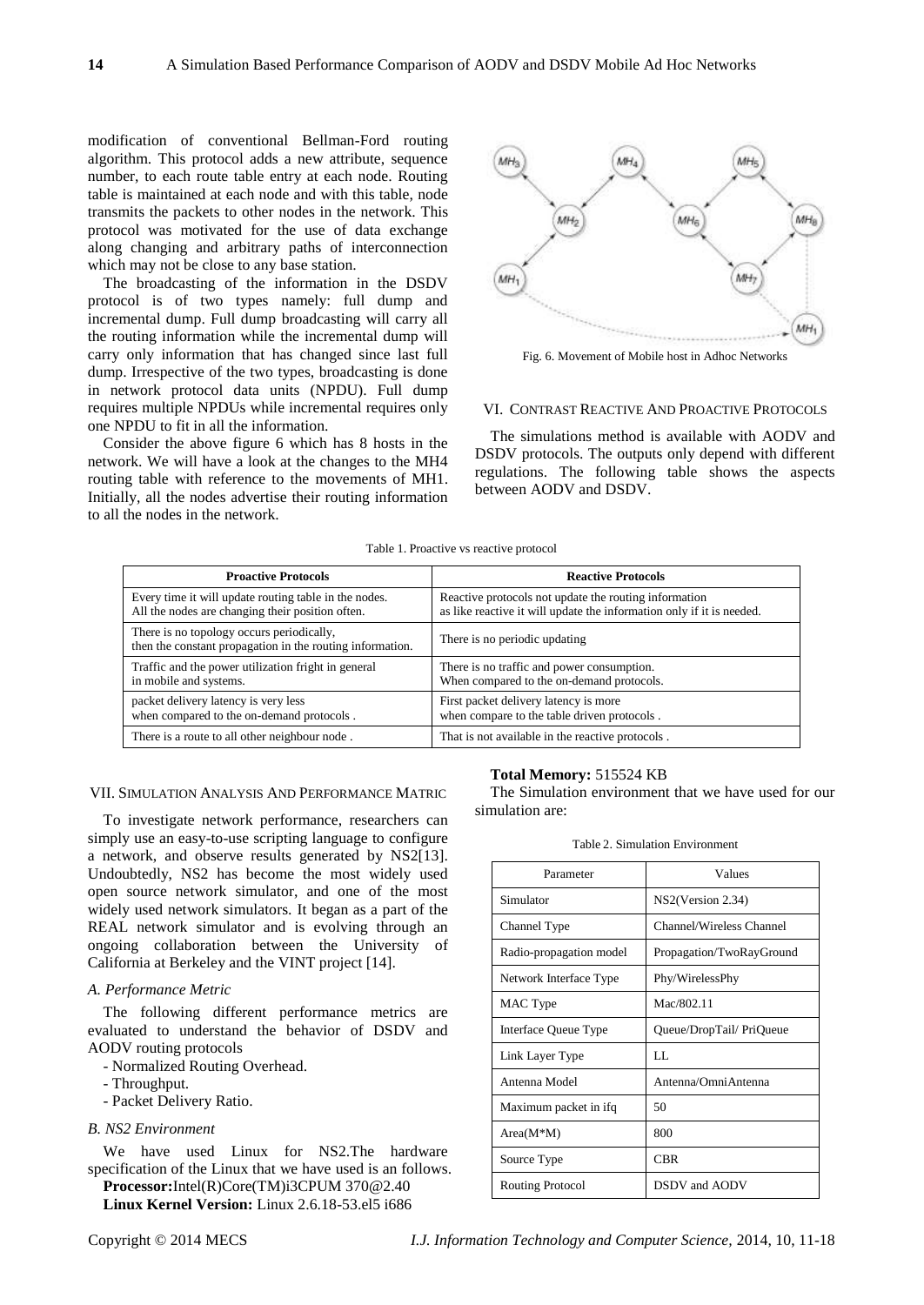#### *C. NS2 Directory Structure*

The main directory of the NS2 simulation is nsallinone. There are subdirectories under the ns-allinone. The allinone denotes that all the directories or features used for running tcl file is included in the directory itself.

The subdirectory ns-2 contains the Tcl and the C++ code, the C++ classes of ns-2 network components or protocols are implemented in the subdirectory "ns-2", and the Tcl library in the subdirectory of "tcl".



Fig. 7. Basic architecture of NS2

The C++ acts as the backend of the simulator. All the routing Protocols I have used am written in the C++. The main scripting for the Environment are done in Tcl. The C++ and Tcl are joined using Tclcl.



Fig. 8. NS2 Directory Structure

Figure 7 depicts the overall process of how a network simulation is conducted under NS-2. Output files such as trace files have to be parsed to extract useful information. The parsing can be done using the awk command (in UNIX and LINUX, it is necessary to use gwak for the windows environment) or perl script. The results have been analyzed using Excel . A software program which can shorten the process of parsing trace files (Xgraph and TraceGraph) has also been used in future work.

#### *D. Results*

Generated trace file that is (.tr)

**s -t 2.000000000 -Hs 1 -Hd -2 -Ni 1 -Nx 282.78 -Ny 298.25 -Nz 0.00 -Ne 10.000000 -Nl AGT -Nw — -Ma 0 -Md 0 -Ms 0 -Mt 0 -Is 1.0 -Id 3.0 -It cbr -Il 210 -If 0 -Ii 0 -Iv 32 -Pn cbr -Pi 0 -Pf 0 -Po 1**

#### **setdest Syntax:**

We use another command to create run time environment for NS 2.

setdest -n val -M val -P val -t val -x val -y val

Setdest is a command used to create the runtime environment for NS2.

#### Where

- n: Numbers of nodes.

- M:speed(Mobility).
- P:pause time.
- t:similuation time.
- x: x coordinate.
- y:y coordinate.

# *E. NAM file output*

NAM is a Tcl/TK based animation tool for viewing network simulation traces and real world packet traces. Taking data from network simulators (such as ns) or live networks, NAM was one of the first tools to provide general purpose, packet-level, and network animation, before starting to use NAM, a trace file needs to create [13]. This trace file is usually generated by NS. Once the trace file is generated,NAM can be used to animate it. A snapshot of the simulation topology in NAM for 15 mobile nodes is shown in figure 9, which is visualized the traces of communication or packets movements between mobile nodes [14].



Fig. 9. A simple Nam output

# VIII. GRAPHICAL ANALYSIS

# *A. Packet Delivery Ratio(PDR)*

The ratio of the number of data packets successfully delivered to the destinations to those generated by CBR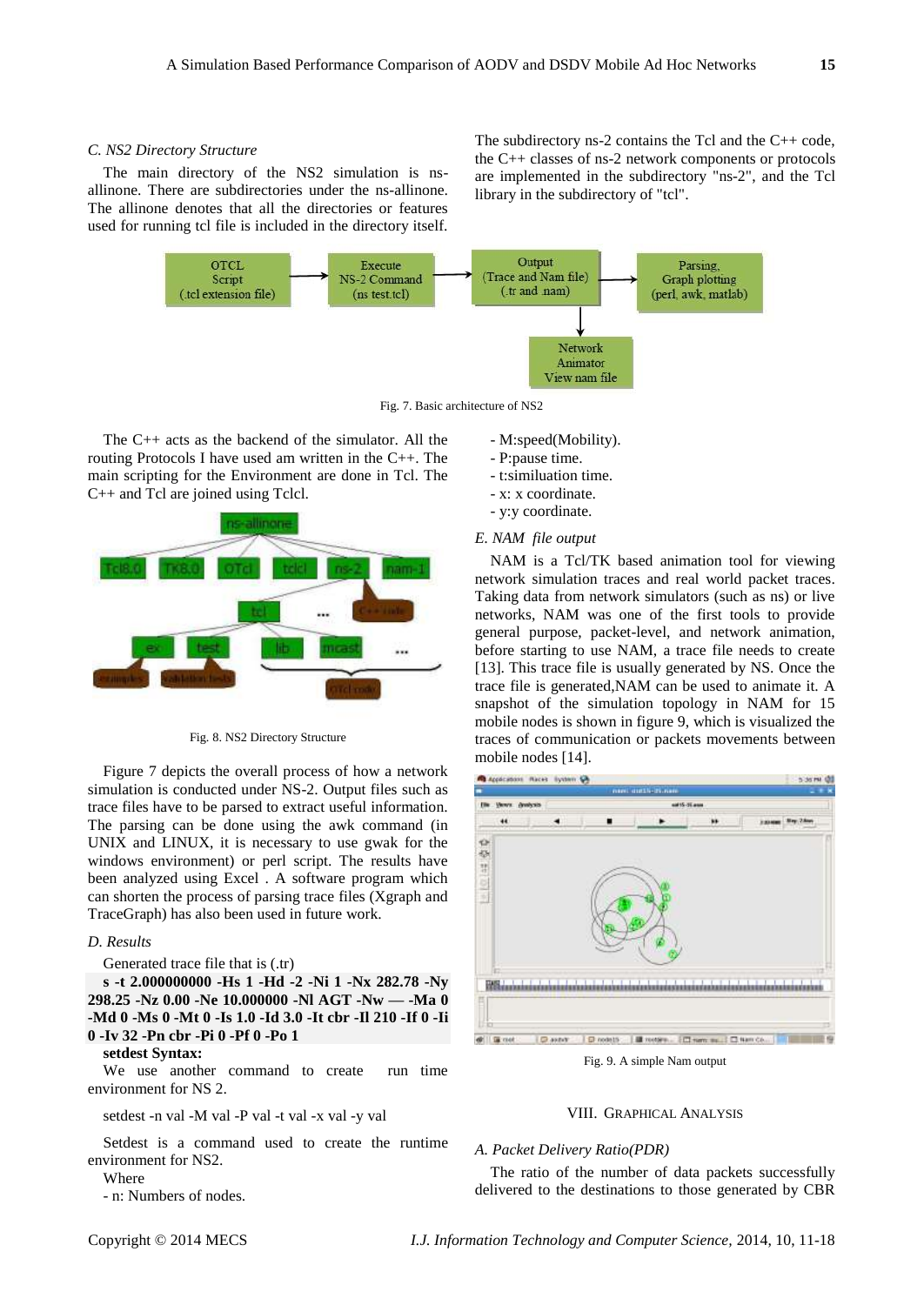sources. The higher the delivery ratio, better is the performance of the routing protocol.

PDR is determined as:

Packet delivery Ratio = (Received packets/Sent packets)\*100



Fig. 9. Packet Delivery Ratio (PDR) at 5*m/s*.



Fig. 10. Packet Delivery Ratio (PDR) at 10*m/s*.



Fig. 11. Packet Delivery Ratio (PDR) at 10*m/s*.

The Figure 9, Figure 10 and Figure 11 clearly indicate that the AODV routing protocol shows the better performance in most cases for PDR with the CBR traffic. However in the low node scenario i.e. 7 node scenario it perform better with the TCP traffic but with all other network scenarios the protocol outcomes better with the CBR traffic. AODV protocol performs better in comparison of other two selected routing protocols in such network environment. The performance of AODV is better from DSDV in low traffic but not significant or can say lesser from the outcome of AODV routing protocol performance with both CBR and TCP traffic.

## *B. Throughput*

Throughput is defined as; the ratio of the total data reaches a receiver from the sender. The time it takes by the receiver to receive the last message is called as throughput . Throughput is expressed as bytes or bits per sec (byte/sec or bit/sec). Some factors affect the throughput as; if there are many topology changes in the network, unreliable communication between nodes, limited bandwidth available and limited energy .A high throughput is absolute choice in every network.



Fig. 12. Throughput at 5*m/s*.



Fig. 13. Throughput at 10*m/s*.



Fig. 14. Throughput at 10*m/s*.

Based on the result of simulation as indicated in Figure 12, Figure 13 and Figure 14 shows that performance of AODV is better than DSDV. Another characteristic that has come to the notice is that pause time does not have significant bearing on the throughput whereas the performance is dictated only by the density of the network. After analyze the simulation work we say that AODV gives the better throughput.

# *C. Normalized Routing Overhead*

It is the total number of control or routing (RTR) packets generated by routing protocol during the simulation. All packets sent or forwarded at network layer is consider routing overhead.

Routing Overhead = Number of RTR packets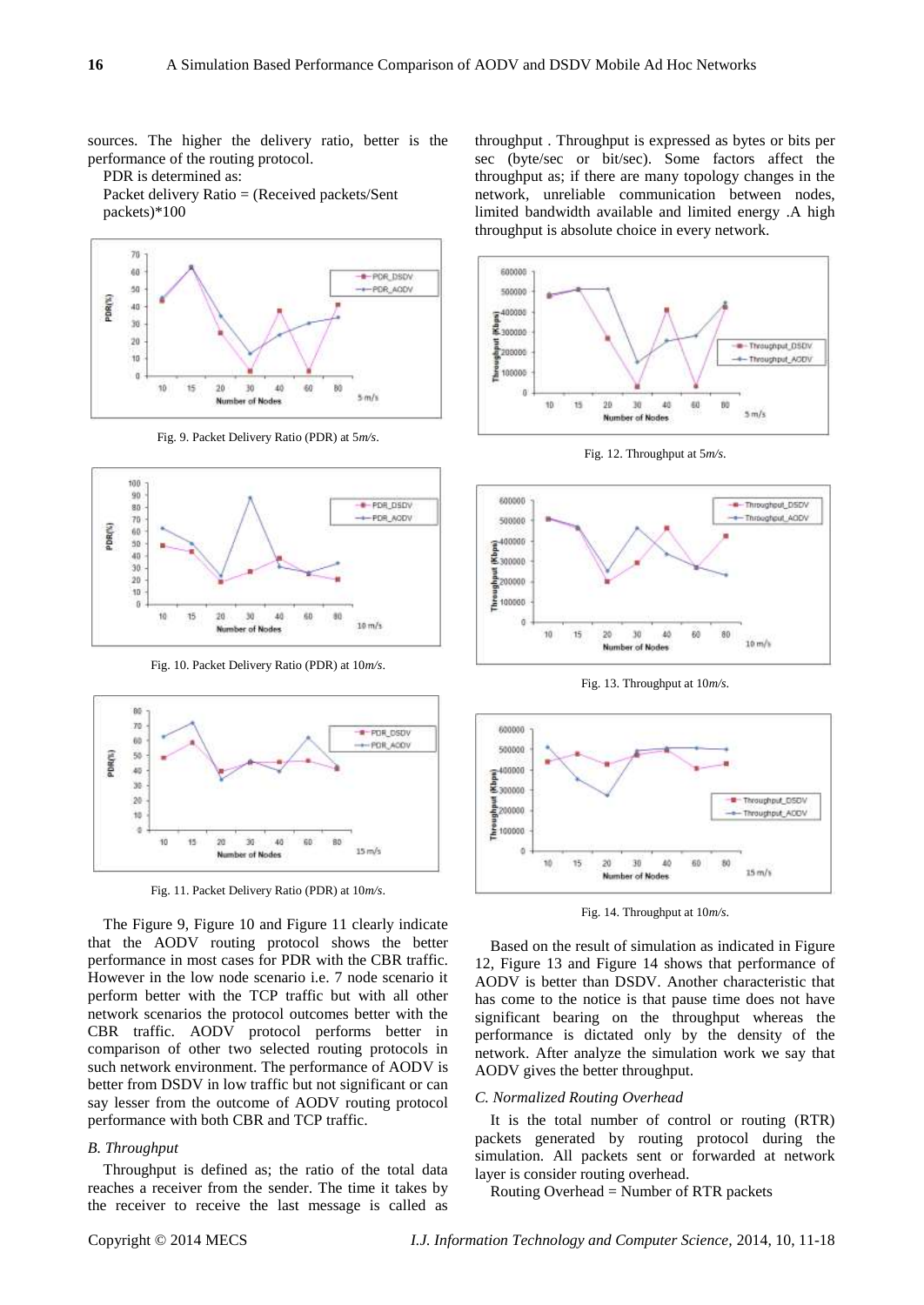

Fig. 15. Normalized Routing Overhead at 5*m/s*.



Fig. 16. Normalized Routing Overhead at 10*m/s*.



Fig. 17. Normalized Routing Overhead at 15*m/s*.

Figure 15, Figure 16 and Figure 17 indicates that normalized routing overhead of AODV is always higher than DSDV under any scenario. The performance of DSDV in terms of normalized routing overhead is not influenced in any way with respect to change in node density and pause time. The reactive nature of AODV routing protocol causes more number of control overhead than DSDV. Therefore, normalized routing overhead for AODV will always be higher than DSDV.

#### IX. CONCLUSION

The performance evaluation of two routing protocols, AODV and DSDV, has been done with respect to metrics viz. throughput, PDR and normalized routing overhead under varying node density and varying pause time. From the result analysis, it has been observed that in high node density the performance of both protocols decreases significantly. It has been observed that in low node density the performance of AODV is better than DSDV in terms of throughput, whereas the performance of DSDV is better in high node density (upto 80 nodes). In Current work, only three performance metrics have been considered to analyze the performance of AODV and DSDV. Inclusion of other performance metrics will provide in depth comparison of these two protocols which may provide an insight on the realistic behavior of the protocols under more challenging environment. Mobile Adhoc network is an upcoming area that is taking shapes slowly but steadily. During present work, impact of VBR traffic was also tried and studied for all three protocols using NS2 but it didn't worked out as NS2 does not support VBR traffic. It was observed that VBR traffic can be studied using another simulator GloMoSim which supports this type of traffic.

#### ACKNOWLEDGMENT

We thank anonymous referees for their suggestion to revise the paper. Subhrananda Goswami is grateful to Haldia Institute of Technology(HIT),Haldia,Purba Medinipur, West Bengal, India , for the environmental support to do this work.

#### **REFERENCES**

- [1] Tanenbaum, S.A. (2002) 'Computer Networks' PRENTICE HALL.
- [2] Nadia Qasim, Fatin Said, Hamid Aghvami ," Mobile Ad Hoc Networks Simulations Using Routing Protocols for Performance Comparisons", Proceedings of the World Congress on Engineering 2008 Vol I WCE 2008, July 2 - 4, 2008, London, U.K.
- [3] C. E. Perkins, E. M. Royer, I. D. Chakeres, "Ad hoc On-Demand Distance Vector (AODV) Routing Protocol", draft-perkins-manet-aodvbis-00.txt, October 2003.
- [4] Azzedine Boukerche "Algorithms and Protocols for Wireless, Mobile Ad Hoc Networks", 2008.
- [5] Bulent Tavli "Mobile Ad Hoc Networks: Energy-Efficient Real-Time Data Communications", 2006.
- [6] Mohammad llyas,Richard C. Dorf "The handbook of ad hoc wireless networks", 2003.
- [7] Internet Engineering Task Force MANET Working Group Charter. http://www.ietf,org/html.charters/manetcharter.html.
- [8] J. Broch, D. A. Maltz, D. B. Johnson, Y-C. Hu, and J.Jetcheva. "A Performance Comparison of Multi-hop Wireless Ad Hoc Networks." In *Proceedings of the 4th Int. Conjkrence on Mobile Computing and Networking (ACM MOBICOM'98),* pp. 85-97, October 1998.
- [9] D. B. Johnson, D. A. Maltz, and J. Broch. "The Dynamic Source Routing Protocol for Mobile Ad Hoc Networks," lntemet Draft, MANET Working Group, draft-ietf-manetdsr-03.txt, November 1999.
- [10] Perkins,C.E., Belding-Royer, E.M. and Das, S.R. (2003) 'Ad hoc On-Demand Distance Vector Routing', *IEFT MANET Draft, Charles E. Perkins, Ad Hoc Networking,*  ISBN 0-201-3097.
- [11] C. Perkins and E. Royer, "Ad Hoc On-Demand DistanceVector (AODV) Routing," Internet Draft, MANET Working Group, draft-ietf-manet-aodv-O5,txtM, arch 2000.
- [12] Ramesh, V., Subbaiah, P., Rao, N.K. and Raju, M.J. (2010) 'Performance comparison and analysis of DSDV and AODV for MANET', International Journal on Computer Science and Engineering, 02, 183-188.